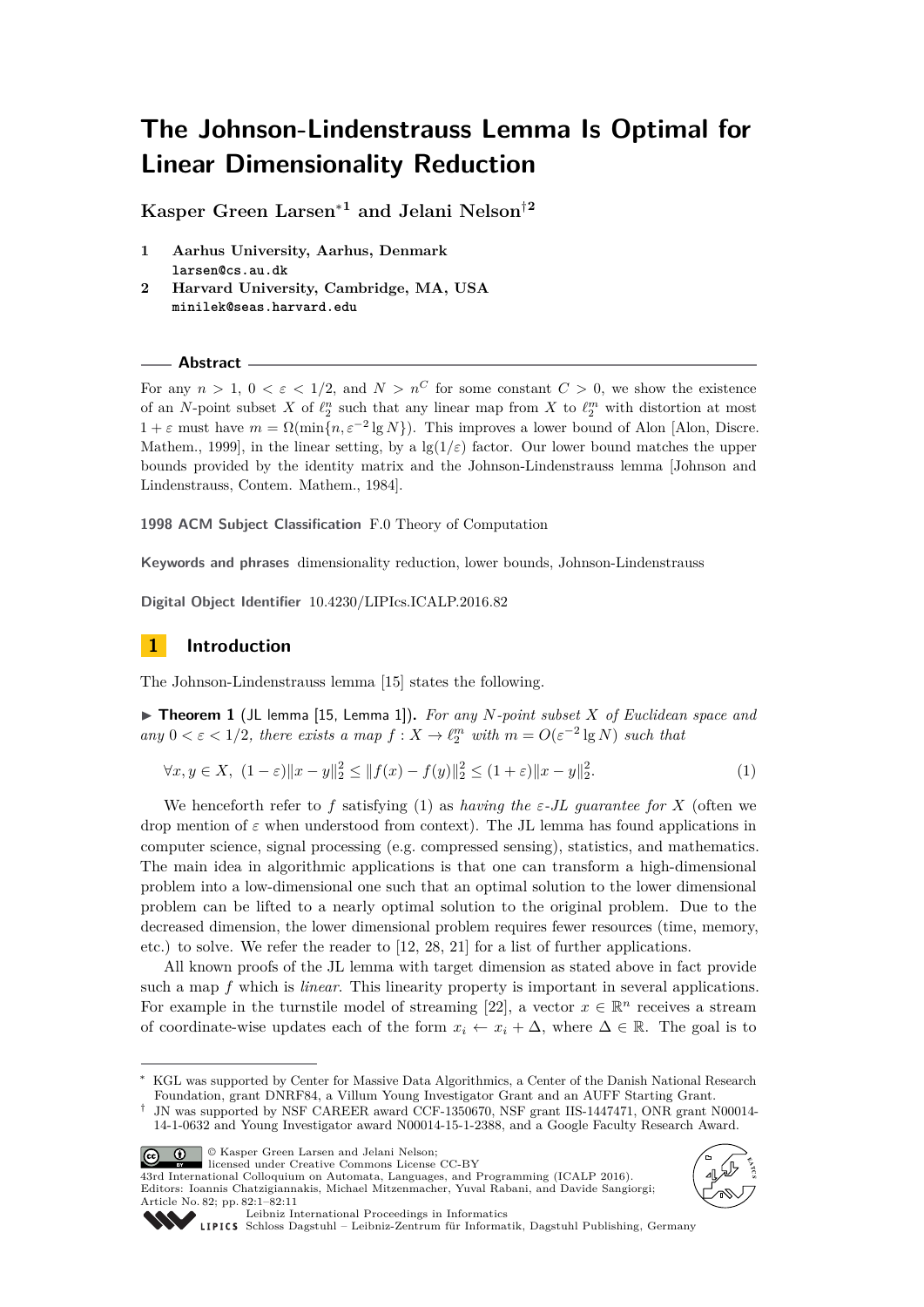### **82:2 The Johnson-Lindenstrauss Lemma Is Optimal for Linear Dimensionality Reduction**

process x using  $m \ll n$  memory. Thus if one wants to perform dimensionality reduction in a stream, which occurs for example in streaming linear algebra applications [\[7\]](#page-9-2), this can be achieved with linear *f* since  $f(x + \Delta \cdot e_i) = f(x) + \Delta \cdot f(e_i)$ . In compressed sensing, another application where linearity of *f* is inherent, one wishes to (approximately) recover (approximately) sparse signals using few linear measurements [\[8,](#page-9-3) [6\]](#page-9-4). The map *f* sending a signal to the vector containing some fixed set of linear measurements of it is known to allow for good signal recovery as long as *f* satisfies the JL guarantee for the set of all *k*-sparse vectors [\[6\]](#page-9-4). Linear *f* is also inherent in model-based compressed sensing, which is similar but where one assumes the sparsity pattern cannot be an arbitrary one of  $\binom{n}{k}$  sparsity patterns, but rather comes from a smaller, structured set [\[5\]](#page-9-5).

Given the widespread use of dimensionality reduction across several domains, it is a natural and often-asked question whether the JL lemma is tight: does there exist some *X* of size *N* such that any such map *f* must have  $m = \Omega(\min\{n, \varepsilon^{-2} \lg N\})$ ? The paper [\[15\]](#page-9-0) introducing the JL lemma provided the first lower bound of  $m = \Omega(\lg N)$  when  $\varepsilon$  is smaller than some constant. This was improved by Alon [\[3\]](#page-9-6), who showed that if  $X = \{0, e_1, \ldots, e_n\} \subset \mathbb{R}^n$  is the simplex (thus  $N = n + 1$ ) and  $0 < \varepsilon < 1/2$ , then any JL map f must embed into dimension  $m = \Omega(\min\{n, \varepsilon^{-2} \lg n / \lg(1/\varepsilon)\})$ . Note the first term in the min is achieved by the identity map. Furthermore, the  $\lg(1/\varepsilon)$  term cannot be removed for this particular X since one can use Reed-Solomon codes to obtain embeddings with  $m = O(1/\varepsilon^2)$  (superior to the JL lemma) once  $\varepsilon \leq n^{-\Omega(1)}$  [\[3\]](#page-9-6) (see [\[23\]](#page-10-4) for details). Specifically, for this *X* it is possible to achieve  $m = O(\varepsilon^{-2} \min{\{\lg N, ((\lg N)/\lg(1/\varepsilon))^2\}}).$  Note also for this choice of *X* we can assume that any *f* is in fact linear. This is because first we can assume  $f(0) = 0$  by translation. Then we can form a matrix  $A \in \mathbb{R}^{m \times n}$  such that the *i*th column of *A* is  $f(e_i)$ . Then trivially  $Ae_i = f(e_i)$  and  $A0 = 0 = f(0)$ .

The fact that the JL lemma is not optimal for the simplex for small  $\varepsilon$  begs the question: is the JL lemma suboptimal for all point sets? This is a major open question in the area of dimensionality reduction, and it has been open since the paper of Johnson and Lindenstrauss 30 years ago.

**Our Main Contribution:** For any  $n > 1$ ,  $0 < \varepsilon < 1/2$ , and  $N > n^C$  for some constant  $C > 0$ , there is an *N*-point subset *X* of  $\ell_2^n$  such that any embedding  $f: X \to \ell_2^m$  providing the JL guarantee, and where *f is linear*, must have  $m = \Omega(\min\{n, \varepsilon^{-2} \lg N\})$ . In other words, the JL lemma is optimal in the case where *f* must be linear.

Our lower bound is optimal: the identity map achieves the first term in the min, and the JL lemma the second. It carries the restriction of only being against linear embeddings, but we emphasize that since the original JL paper [\[15\]](#page-9-0) 31 years ago, every known construction achieving the JL guarantee has been linear. Thus, in light of our new contribution, the JL lemma cannot be improved without developing ideas that are radically different from those developed in the last three decades of research on the problem.

It is worth mentioning there have been important works on non-linear embeddings into Euclidean space, such as Sammon's mapping [\[14\]](#page-9-7), Locally Linear Embeddings [\[26\]](#page-10-5), ISOMAP [\[27\]](#page-10-6), and Hessian eigenmaps [\[9\]](#page-9-8). None of these methods, however, is relevant to the current task. Sammon's mapping minimizes the *average* squared relative error of the embedded point distances, as opposed to the maximum relative error (see [\[14,](#page-9-7) Eqn. 1]). Locally linear embeddings, ISOMAP, and Hessian eigenmaps all assume the data lies on a *d*-dimensional manifold M in  $\mathbb{R}^n$ ,  $d \ll n$ , and try to recover the *d*-dimensional parametrization given a few points sampled from M. Furthermore, various other assumptions are made about the input, e.g. the analysis of ISOMAP assumes that geodesic distance on  $\mathcal M$  is isometrically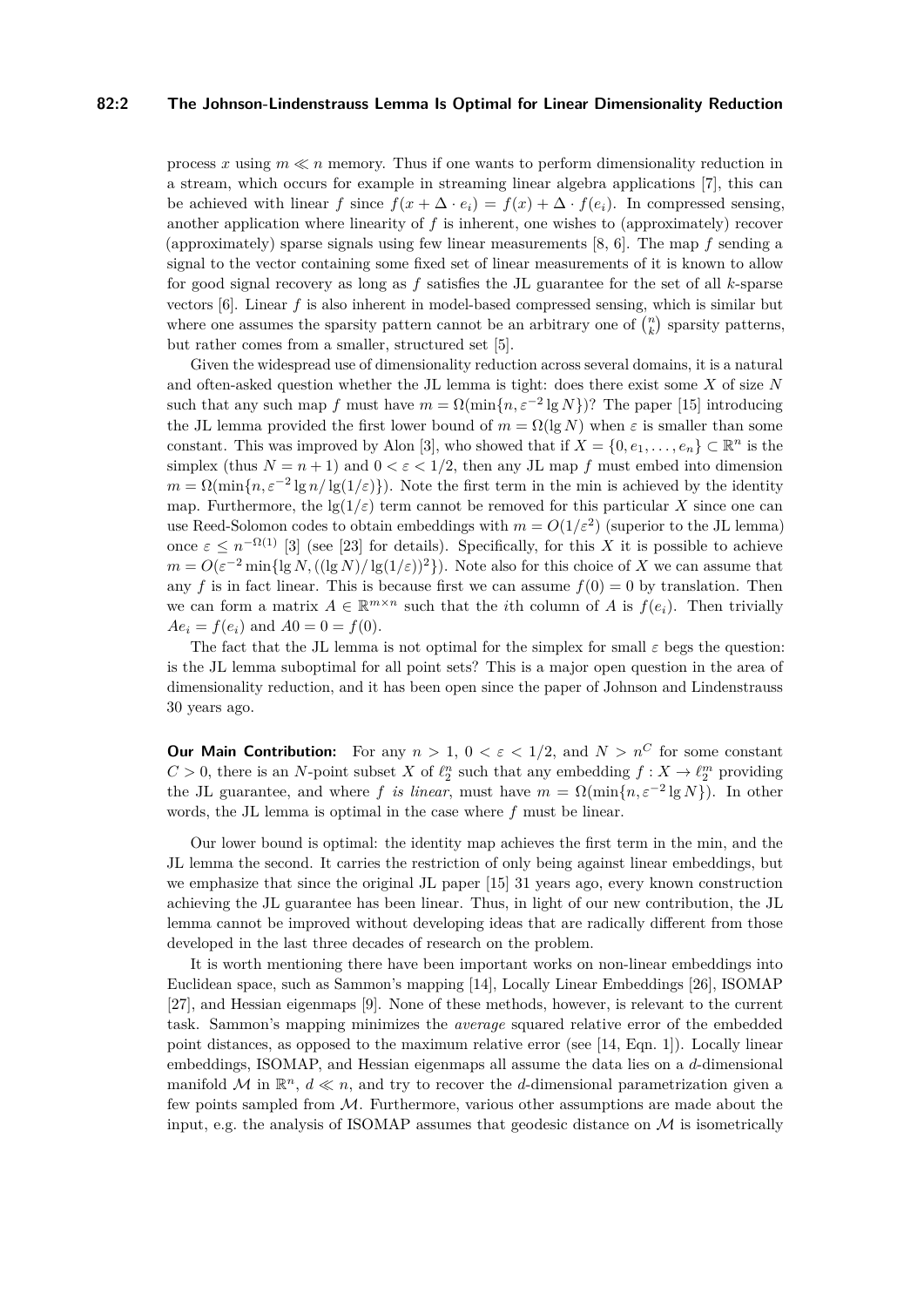embeddable into  $\ell_2^d$ . Also, the way error in these works is meausured is again via some form of average squared error and not worst case relative error (e.g. [\[26,](#page-10-5) Eqn. 2]). The point in all these works is then not to show the *existence* of a good embedding into low dimensional Euclidean space (in fact these works study promise problems where one is promised to exist), but rather to show that a good embedding can be recovered, in some squared loss sense, if the input data is sampled sufficiently densely from  $M$ . There has also been other work outside the manifold setting on providing good worst case distortion via non-linear embeddings in the TCS community [\[10\]](#page-9-9), but this work (1) provides an embedding for the snowflake metric  $\ell_2^{1/2}$  and not  $\ell_2$ , and (2) does not achieve  $1 + \varepsilon$  distortion. Furthermore, differently from our focus, [\[10\]](#page-9-9) assumes the input has bounded doubling dimension *D*, and the goal is to achieve target dimension and distortion being functions of *D*.

I Remark. It is worth noting that the JL lemma is different from the *distributional* JL (DJL) lemma that often appears in the literature, sometimes with the same name (though the lemmas are different!). In the DJL problem, one is given an integer  $n > 1$  and  $0 < \varepsilon, \delta < 1/2$ . and the goal is to provide a distribution  $\mathcal F$  over maps  $f: \ell_2^n \to \ell_2^m$  with  $m$  as small as possible such that for any fixed  $x \in \mathbb{R}^n$ 

$$
\underset{f \leftarrow \mathcal{F}}{\mathbb{P}}(\|f(x)\|_2 \notin [(1-\varepsilon)\|x\|_2, (1+\varepsilon)\|x\|_2]) < \delta.
$$

The existence of such  $\mathcal F$  with small  $m$  implies the JL lemma by taking  $\delta < 1/{N \choose 2}$ . Then for any  $z \in X - X$ , a random  $f \leftarrow \mathcal{F}$  fails to preserve the norm of *z* with probability  $\delta$ . Thus the probability that there exists  $z \in X - X$  which *f* fails to preserve the norm of is at most  $\delta \cdot {N \choose 2} < 1$ , by a union bound. In other words, a random map provides the desired JL guarantee with high probability (and in fact this map is chosen completely obliviously of the input vectors).

The optimal *m* for the DJL lemma when using linear maps is understood. The original paper [\[15\]](#page-9-0) provided a linear solution to the DJL problem with  $m = O(\min\{n, \varepsilon^{-2} \lg(1/\delta)\})$ , and this was later shown to be optimal for the full range of  $\varepsilon, \delta \in (0, 1/2)$  [\[13,](#page-9-10) [16\]](#page-9-11). Thus when *δ* is set as above, one obtains the *m* =  $O(ε^{-2}$  lg *N*) guarantee of the JL lemma. However, this does not imply that the JL lemma is tight. Indeed, it is sometimes possible to obtain smaller *m* by avoiding the DJL lemma, such as the Reed-Solomon based embedding construction for the simplex mentioned above (which involves zero randomness).

It is also worth remarking that DJL is desirable for one-pass streaming algorithms, since no properties of *X* are known when the map *f* is chosen at the beginning of the stream, and thus the DJL lower bounds of [\[13,](#page-9-10) [16\]](#page-9-11) are relevant in this scenario. However when allowed two passes or more, one could imagine estimating various properties of *X* in the first pass(es) then choosing some *f* more efficiently based on these properties to perform dimensionality reduction in the last pass. The approach of using the first pass(es) to estimate characteristics of a stream to then more efficiently select a linear sketch to use in the last pass is in fact a common technique in streaming algorithms. For example, [\[18\]](#page-9-12) used such an approach to design a nearly optimal two-pass algorithm for  $L_0$ -estimation in turnstile streams, which consumes nearly a logarithmic factor less memory than the one-pass lower bound for the same problem. In fact all known turnstile streaming algorithms, even those using multiple passes, maintain *linear* maps applied to the input stream (with linear maps in subsequent passes being functions of data collected from applying linear maps in previous passes). It is even reasonable to conjecture that the most space-efficient algorithm for *any* multi-pass turnstile streaming problem for  $\ell_2$  dimensionality reduction must be of this form, since the recent works [\[20,](#page-9-13) [2\]](#page-9-14) give evidence in this direction: namely that if a multi-pass algorithm is viewed as a sequence of finite automata (one for each pass), where the *i*th automaton is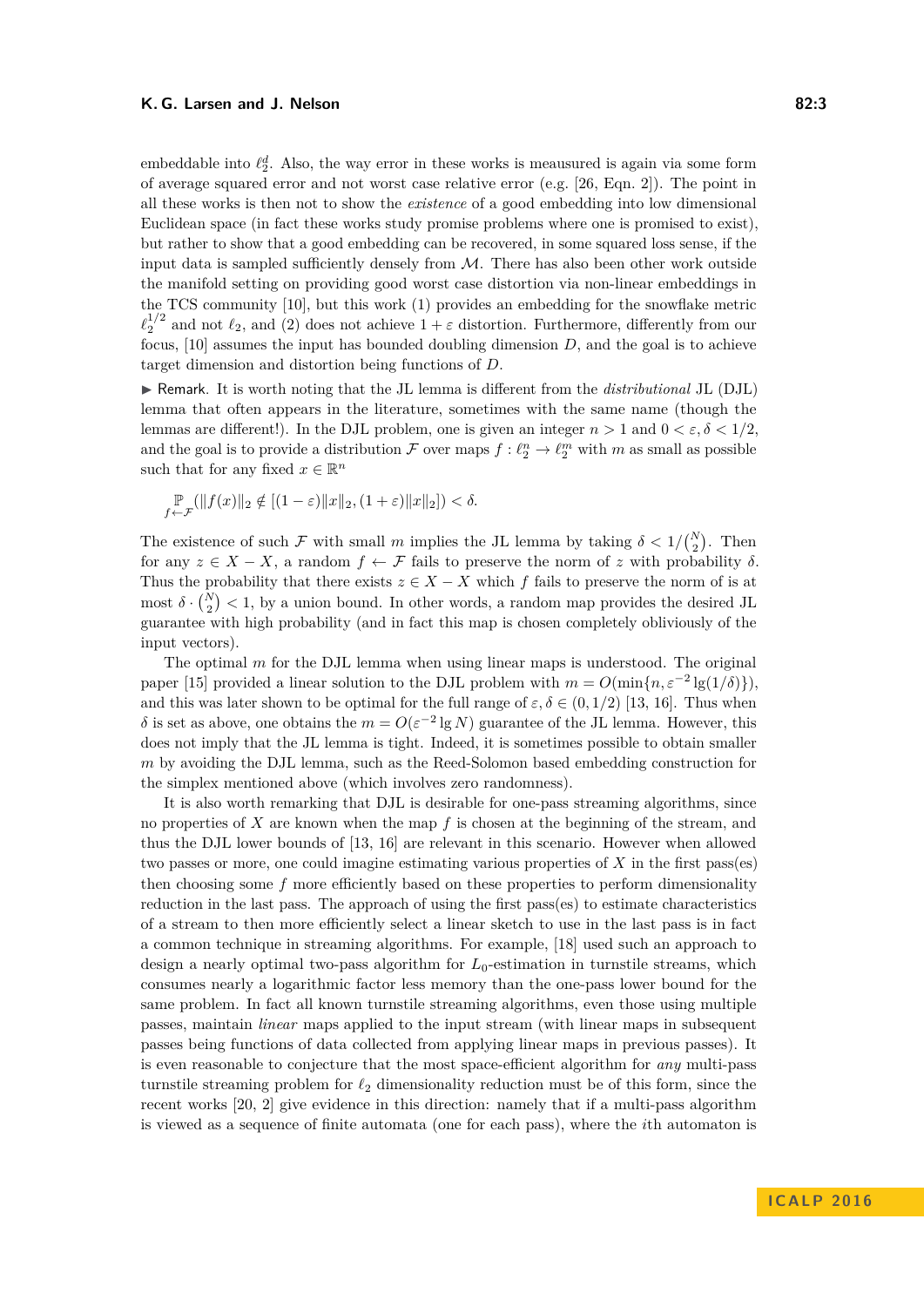## **82:4 The Johnson-Lindenstrauss Lemma Is Optimal for Linear Dimensionality Reduction**

generated solely from the output of the  $(i - 1)$ st automaton, then it can be assumed that all automata represent *linear maps* with at most a logarithmic factor loss in space. They give examples where this logarithmic factor loss is necessary, but for many problems we know that no loss is necessary when requiring linear maps [\[4,](#page-9-15) [17\]](#page-9-16). Our new lower bound thus gives evidence that one cannot improve dimensionality reduction in the streaming setting even when given multiple passes.

## **1.1 Proof overview**

For any  $n > 1$  and  $\varepsilon \in (0, 1/2)$  and  $N > poly(n)$ , we prove the existence of  $X \subset \mathbb{R}^n$ ,  $|X| = N$ , s.t. if for  $A \in \mathbb{R}^{m \times n}$ 

<span id="page-3-0"></span>
$$
(1 - \varepsilon) \|x\|_2^2 \le \|Ax\|_2^2 \le (1 + \varepsilon) \|x\|_2^2 \text{ for all } x \in X,
$$
\n(2)

then  $m = \Omega(\min\{n, \varepsilon^{-2} \lg N\})$ . Providing the JL guarantee on  $X \cup \{0\}$  implies satisfying [\(2\)](#page-3-0), and therefore also requires  $m = \Omega(\min\{n, \varepsilon^{-2} \lg N\})$ . We show such X exists via the probabilistic method, by letting *X* be the union of all *n* standard basis vectors together with several independent gaussian vectors. Gaussian vectors were also the hard case in the DJL lower bound proof of [\[16\]](#page-9-11), though the details were different. Note we can assume  $N < \exp(C\varepsilon^2 n)$  for any  $C > 0$  we choose, since for larger *N* the *n* in the minimum defining *m* takes effect.

We now give the idea of the lower bound proof to achieve [\(2\)](#page-3-0). First, we include in *X* the vectors  $e_1, \ldots, e_n$ . Then if  $A \in \mathbb{R}^{m \times n}$  for  $m \leq n$  satisfies [\(2\)](#page-3-0), this forces every column of *A* to have roughly unit norm. Then by standard results in covering and packing (see Eqn. (5.7) of [\[25\]](#page-10-7)), there exists some family of matrices  $\mathcal{F} \subset \bigcup_{t=1}^{n} \mathbb{R}^{t \times n}$ ,  $|\mathcal{F}| = e^{O(n^2 \lg n)}$ , such that

<span id="page-3-3"></span>
$$
\inf_{\hat{A}\in\mathcal{F}\cap\mathbb{R}^{m\times n}}\|A-\hat{A}\|_{F}\leq\frac{1}{n^{C}}\tag{3}
$$

for  $C > 0$  a constant as large as we like, where  $\|\cdot\|_F$  denotes Frobenius norm. Also, by a theorem of Latała [\[19\]](#page-9-17), for any  $\hat{A} \in \mathcal{F}$  and for a random gaussian vector *q*,

<span id="page-3-1"></span>
$$
\mathbb{P}(|\|\hat{A}g\|_2^2 - \text{tr}(\hat{A}^T\hat{A})| \ge \Omega(\sqrt{\lg(1/\delta)} \cdot \|\hat{A}^T\hat{A}\|_F)) \ge \delta/2
$$
\n(4)

for any  $0 < \delta < 1/2$ , where tr(·) is trace. This is a (weaker version of the) statement that for gaussians, the Hanson-Wright inequality [\[11\]](#page-9-18) not only provides an upper bound on the tail of degree-two gaussian chaos, but also is a lower bound. (The strong form of the previous sentence, without the parenthetical qualifier, was proven in [\[19\]](#page-9-17), but we do not need this stronger form for our proof – essentially the difference is that in stronger form, [\(4\)](#page-3-1) is replaced with a stronger inequality also involving the operator norm  $\|\hat{A}^T\hat{A}\|$ .)

It also follows by standard results that a random gaussian vector *g* satisfies

<span id="page-3-2"></span>
$$
\mathbb{P}(|\|g\|_2^2 - n| > C\sqrt{n\lg(1/\delta)} < \delta/2 \tag{5}
$$

Thus by a union bound, the events of [\(4\)](#page-3-1), [\(5\)](#page-3-2) happen simultaneously with probability  $\Omega(\delta)$ . Thus if we take N random gaussian vectors, the probability that the events of [\(4\)](#page-3-1), [\(5\)](#page-3-2) never happen simultaneously for any of the *N* gaussians is at most  $(1 - \Omega(\delta))^N = e^{-\Omega(\delta N)}$ . By picking *N* sufficiently large and  $\delta = 1/\text{poly}(n)$ , a union bound over *F* shows that for every  $\hat{A} \in \mathcal{F}$ , one of the *N* gaussians satisfies the events of [\(4\)](#page-3-1) and [\(5\)](#page-3-2) simultaneously. Specifically, for  $N > n^3$  there exist  $N$  vectors  $\{v_1, \ldots, v_N\} = V \subset \mathbb{R}^n$  such that

Every  $v \in V$  has  $||v||_2^2 = n \pm O(\sqrt{n \lg N}) = (1 \pm O(\varepsilon))n$ .

For any  $\hat{A} \in \mathcal{F}$  there exists some  $v \in V$  such that  $\|\hat{A}v\|_2^2 - \text{tr}(\hat{A}^T\hat{A}) = \Omega(\sqrt{\lg N} \cdot \|\hat{A}^T\hat{A}\|_F)$ .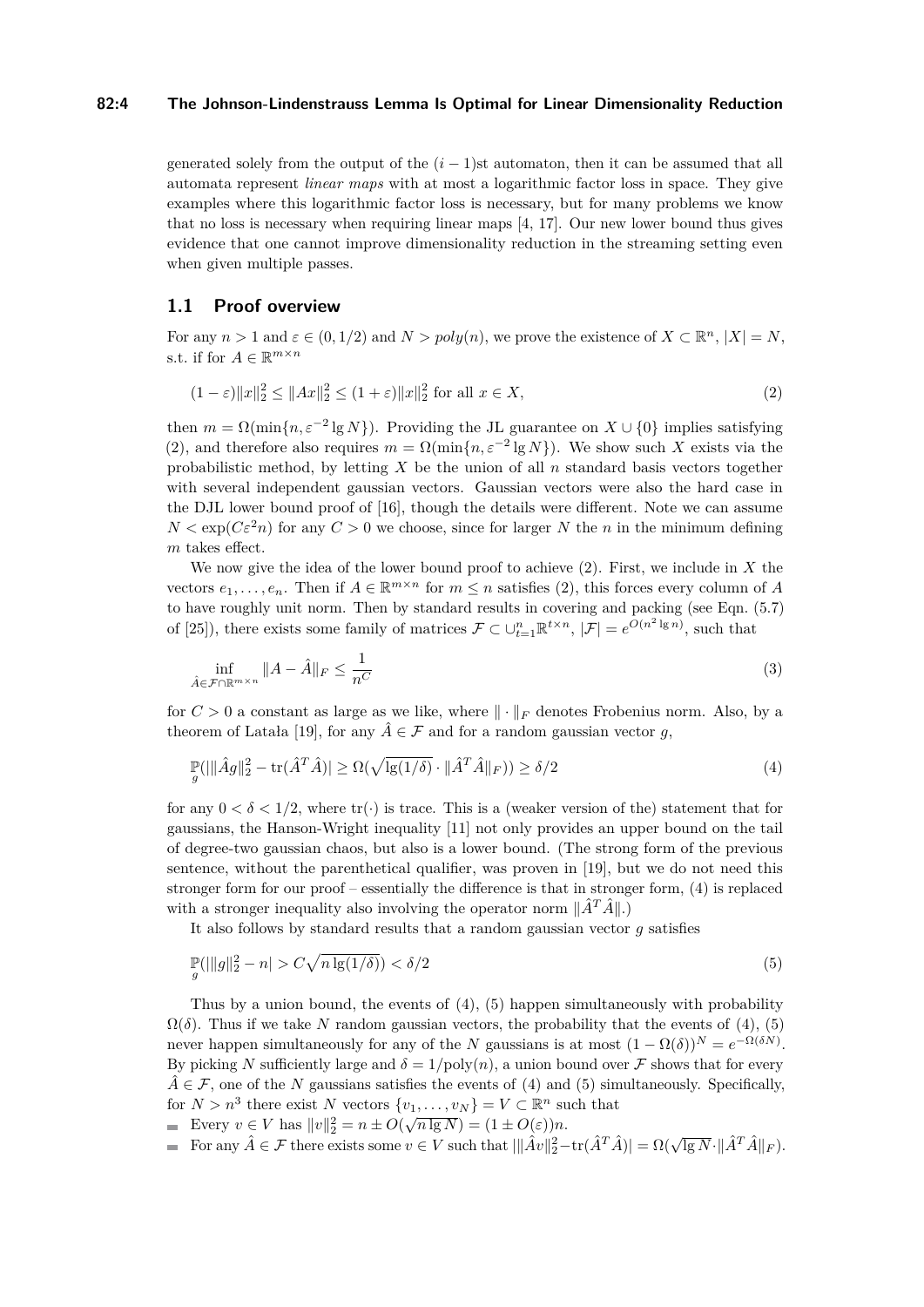Here  $\pm B$  represents a value in  $[-B, B]$ . The final definition of *X* is  $\{e_1, \ldots, e_n\} \cup V$ . Then, using  $(2)$  and  $(3)$ , we show that the second bullet implies

<span id="page-4-1"></span><span id="page-4-0"></span>
$$
\text{tr}(\hat{A}^T \hat{A}) = n \pm O(\varepsilon n), \text{ and } ||A v||_2^2 - n| = \Omega(\sqrt{\lg N} \cdot ||\hat{A}^T \hat{A}||_F) - O(\varepsilon n). \tag{6}
$$

But then by the triangle inequality, the first bullet above, and [\(2\)](#page-3-0),

$$
\left| \|Av\|_2^2 - n \right| \le \left| \|Av\|_2^2 - \|v\|_2^2 \right| + \left| \|v\|_2^2 - n \right| = O(\varepsilon n). \tag{7}
$$

Combining [\(6\)](#page-4-0) and [\(7\)](#page-4-1) implies

$$
\text{tr}(\hat{A}^T \hat{A}) = \sum_{i=1}^n \hat{\lambda}_i \ge (1 - O(\varepsilon))n, \text{ and } \|\hat{A}^T \hat{A}\|_F^2 = \sum_{i=1}^n \hat{\lambda}_i^2 = O\left(\frac{\varepsilon^2 n^2}{\lg N}\right)
$$

where  $(\hat{\lambda}_i)$  are the eigenvalues of  $\hat{A}^T \hat{A}$ . With bounds on  $\sum_i \hat{\lambda}_i$  and  $\sum_i \hat{\lambda}_i$  $2$  in hand, a lower bound on rank $(\hat{A}^T\hat{A}) \leq m$  follows by Cauchy-Schwarz (this last step is also common to the proof of [\[3\]](#page-9-6)).

 $\blacktriangleright$  Remark. It is not crucial in our proof that *N* be at least  $n^3$ . Our techniques straightforwardly extend to show that *N* can be any value which is  $\Omega(n^{2+\gamma})$  for any constant  $\gamma > 0$ , or even  $\Omega(n^{1+\gamma}/\varepsilon^2)$ .

# **2 Preliminaries**

Henceforth a *standard gaussian* random variable  $q \in \mathbb{R}$  is a gaussian with mean 0 and variance 1. If we say  $g \in \mathbb{R}^n$  is standard gaussian, then we mean that *g* is a multivariate gaussian with identity covariance matrix (i.e. its entries are independent standard gaussian). Also, the notation  $\pm B$  denotes a value in  $[-B, B]$ . For a real matrix  $A = (a_{i,j})$ ,  $||A||$  is the  $\ell_2 \to \ell_2$  operator norm, and  $||A||_F = (\sum_{i,j} a_{i,j}^2)^{1/2}$  is Frobenius norm.

In our proof we depend on some previous work. The first theorem is due to Latała [\[19\]](#page-9-17) and says that, for gaussians, the Hanson-Wright inequality is not only an upper bound but also a lower bound.

<span id="page-4-2"></span>**Findmergeright 2** ([\[19,](#page-9-17) Corollary 2]). *There exists universal*  $c > 0$  *such that for*  $g \in \mathbb{R}^n$  *standard gaussian and*  $A = (a_{i,j})$  *an*  $n \times n$  *real symmetric matrix with zero diagonal,* 

$$
\forall t \geq 1, \ \mathop{\mathbb{P}}_g \left( |g^T A g| > c(\sqrt{t} \cdot ||A||_F + t \cdot ||A||) \right) \geq \min\{c, e^{-t}\}.
$$

Theorem [2](#page-4-2) implies the following corollary.

<span id="page-4-3"></span> $\triangleright$  **Corollary 3.** Let g, A be as in Theorem [2,](#page-4-2) but where A is no longer restricted to have zero *diagonal. Then*

$$
\forall t \geq 1, \ \mathop{\mathbb{P}}_g \left( |g^T A g - \text{tr}(A)| > c(\sqrt{t} \cdot ||A||_F + t \cdot ||A||) \right) \geq \min\{c, e^{-t}\}.
$$

**Proof.** Let N be a positive integer. Define  $\tilde{g} = (\tilde{g}_{1,1}, \tilde{g}_{1,2}, \ldots, \tilde{g}_{1,N}, \ldots, \tilde{g}_{n,1}, \tilde{g}_{n,2}, \ldots, \tilde{g}_{n,N})$ a standard gaussian vector. Then  $g_i$  is equal in distribution to  $N^{-1/2} \sum_{j=1}^N \tilde{g}_{i,j}$ . Define  $\tilde{A}_N$ as the  $nN \times nN$  matrix formed by converting each entry  $a_{i,j}$  of *A* into an  $N \times N$  block with each entry being  $a_{i,j}/N$ . Then

$$
g^T A g - \text{tr}(A) = \sum_{i=1}^n \sum_{j=1}^n a_{i,j} g_i g_j - \text{tr}(A) = \sum_{i=1}^n \sum_{j=1}^n \sum_{r=1}^N \sum_{s=1}^N \frac{a_{i,j}}{N} \tilde{g}_{i,r} \tilde{g}_{j,s} - \text{tr}(A) = \tilde{g}^T \tilde{A}_N \tilde{g} - \text{tr}(\tilde{A}_N)
$$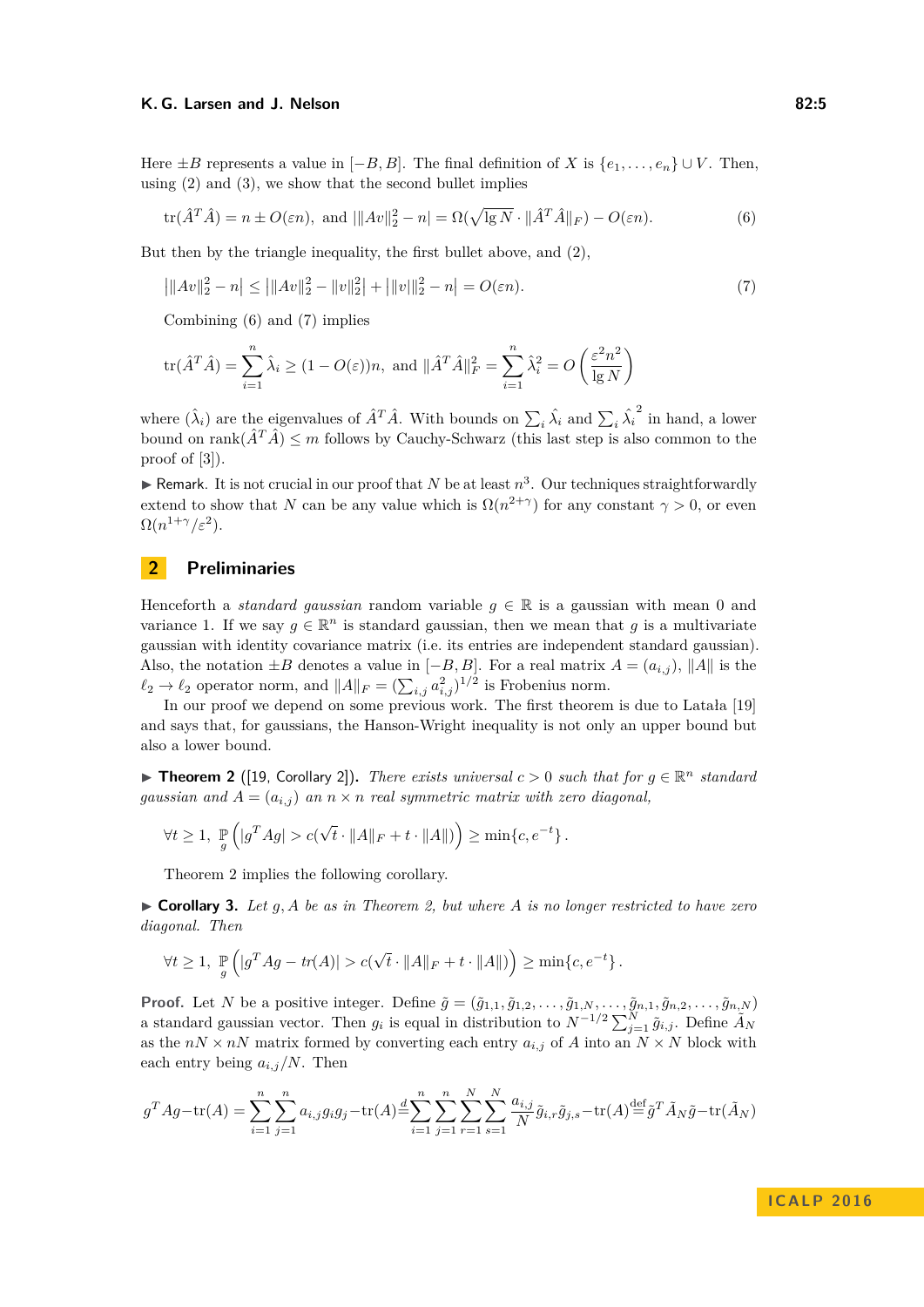#### **82:6 The Johnson-Lindenstrauss Lemma Is Optimal for Linear Dimensionality Reduction**

where  $\stackrel{d}{=}$  denotes equality in distribution (note  $tr(A) = tr(\tilde{A}_N)$ ). By the weak law of large numbers

<span id="page-5-0"></span>
$$
\forall \lambda > 0, \ \lim_{N \to \infty} \mathbb{P}\left( |\tilde{g}^T \tilde{A}_N \tilde{g} - \text{tr}(\tilde{A}_N)| > \lambda \right) = \lim_{N \to \infty} \mathbb{P}\left( |\tilde{g}^T (\tilde{A}_N - \tilde{D}_N) \tilde{g}| > \lambda \right) \tag{8}
$$

where  $\tilde{D}_N$  is diagonal containing the diagonal elements of  $\tilde{A}_N$ . Note  $\|\tilde{A}_N\| = \|A\|$ . This follows since if we have the singular value decomposition  $A = \sum_i \sigma_i u_i v_i^T$  (where the  $\{u_i\}$ and  $\{v_i\}$  are each orthonormal,  $\sigma_i > 0$ , and  $||A||$  is the largest of the  $\sigma_i$ ), then  $\tilde{A}_N =$  $\sum_i \sigma_i u_i^{(N)} (v_i^{(N)})^T$  where  $u_i^{(N)}$  is equal to  $u_i$  but where every coordinate is replicated N times and divided by  $\sqrt{N}$ . This implies  $\|\tilde{A}_N - \tilde{D}_N\| - \|A\| \le \|\tilde{D}_N\| = \max_i |a_{i,i}|/N = o_N(1)$  by the triangle inequality. Therefore  $\lim_{N\to\infty} \|\tilde{A}_N - \tilde{D}_N\| = \|A\|$ . Also  $\lim_{N\to\infty} \|\tilde{A}_N - \tilde{D}_N\|_F =$  $||A||_F$ . Our corollary follows by applying Theorem [2](#page-4-2) to the right side of [\(8\)](#page-5-0).

The next lemma follows from gaussian concentration of Lipschitz functions [\[24,](#page-10-8) Corollary 2.3]. It also follows from the Hanson-Wright inequality [\[11\]](#page-9-18) (which is the statement of Corollary [3,](#page-4-3) but with the inequality reversed). Ultimately we will apply it with  $t \in \Theta(\lg n)$ , in which case the  $e^{-t}$  term will dominate.

<span id="page-5-4"></span>**► Lemma 4.** For a universal  $c > 0$ , and  $g \in \mathbb{R}^n$  standard gaussian,  $\forall t > 0$   $\mathbb{P}(\Vert g \Vert_2^2 - n \Vert >$  $c\sqrt{nt}$ ) <  $e^{-t} + e^{-\sqrt{nt}}$ .

The following corollary summarizes the above in a form that will be useful later.

<span id="page-5-6"></span>► **Corollary 5.** *For*  $A \in \mathbb{R}^{m \times n}$  *let*  $\lambda_1 \geq \cdots \geq \lambda_n \geq 0$  *be the eigenvalues of*  $A^T A$ *. Let*  $g^{(1)}, \ldots, g^{(N)} \in \mathbb{R}^n$  *be independent standard gaussian vectors. For some universal constants*  $c_1, c_2, \delta_0 > 0$  *and any*  $0 < \delta < \delta_0$ 

<span id="page-5-1"></span>
$$
\mathbb{P}\left(\left|\beta j\in[N]:\left\{\left|\|Ag^{(j)}\|_{2}^{2}-\sum_{i=1}^{n}\lambda_{i}\right|\geq c_{1}\sqrt{\lg(1/\delta)}\left(\sum_{i=1}^{n}\lambda_{i}^{2}\right)^{1/2}\right\}\wedge\left\{\left|\|g^{(j)}\|_{2}^{2}-n\right|\leq c_{2}\sqrt{n\lg(1/\delta)}\right\}\right)\leq e^{-N\delta}.\tag{9}
$$

**Proof.** We will show that for any fixed  $j \in [N]$  it holds that

<span id="page-5-2"></span>
$$
\mathbb{P}\left(\left\{\left|\|Ag^{(j)}\|_{2}^{2}-\sum_{i=1}^{n}\lambda_{i}\right|\geq c_{1}\sqrt{\lg(1/\delta)}\left(\sum_{i=1}^{n}\lambda_{i}^{2}\right)^{1/2}\right\}\wedge\left\{\|g^{(j)}\|_{2}^{2}\leq n+c_{2}\sqrt{n\lg(1/\delta)}\right\}\right)>\delta
$$
\n(10)

Then, since the  $g_j$  are independent, the left side of [\(9\)](#page-5-1) is at most  $(1 - \delta)^N \le e^{-\delta N}$ .

Now we must show [\(10\)](#page-5-2). It suffices to show that

<span id="page-5-3"></span>
$$
\mathbb{P}\left(||g^{(j)}||_2^2 - n| \le c_2 \sqrt{n \lg(1/\delta)}\right) > 1 - \delta/2\tag{11}
$$

and

<span id="page-5-5"></span>
$$
\mathbb{P}\left(\left|\|Ag^{(j)}\|_{2}^{2} - \sum_{i=1}^{n} \lambda_{i}\right| \geq c_{1}\sqrt{\lg(1/\delta)} \left(\sum_{i=1}^{n} \lambda_{i}^{2}\right)^{1/2}\right) > \delta/2\tag{12}
$$

since [\(10\)](#page-5-2) would then follow from a union bound. Eqn. [\(11\)](#page-5-3) follows immediately from Lemma [4](#page-5-4) for  $c_2$  chosen sufficiently large. For Eqn. [\(12\)](#page-5-5), note  $||Ag^{(j)}||_2^2 = g^T A^T A g$ . Then  $\sum_i \lambda_i = \text{tr}(A^T A)$  and  $(\sum_i \lambda_i^2)^{1/2} = ||A^T A||_F$ . Then [\(12\)](#page-5-5) frollows from Corollary [3](#page-4-3) for *δ* smaller than some sufficiently small constant  $\delta_0$ .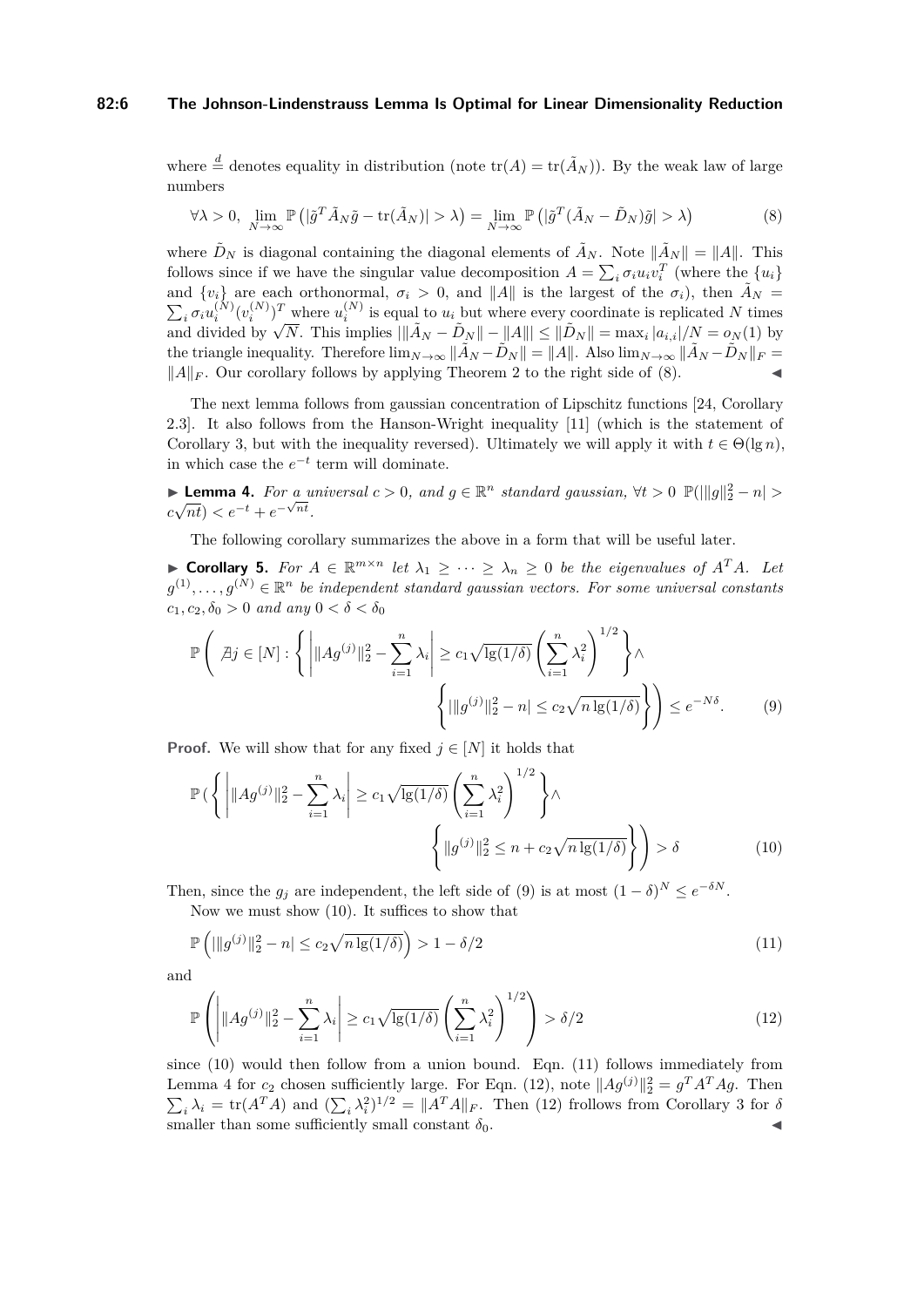We also need a standard estimate on entropy numbers (covering the unit  $\ell_{\infty}^{mn}$  ball by  $\ell_{2}^{mn}$ balls).

<span id="page-6-0"></span>**Example 1** Lemma 6. For any parameter  $0 < \alpha < 1$ , there exists a family  $\mathcal{F}_{\alpha} \subseteq \bigcup_{m=1}^{n} \mathbb{R}^{m \times n}$  of *matrices with the following two properties:*

- **1.** For any matrix  $A \in \bigcup_{m=1}^{n} \mathbb{R}^{m \times n}$  *having all entries bounded in absolute value by* 2*, there is a matrix*  $\hat{A} \in \mathcal{F}_{\alpha}$  *such that A and*  $\hat{A}$  *have the same number of rows and*  $B = A - \hat{A}$ *satisfies tr*( $B^T B$ )  $\leq \alpha/100$ *.*
- **2.**  $|\mathcal{F}_{\alpha}| = e^{O(n^2 \lg(n/\alpha))}.$

**Proof.** We construct  $\mathcal{F}_{\alpha}$  as follows: For each integer  $1 \leq m \leq n$ , add all  $m \times n$  matrices having entries of the form  $i\frac{\sqrt{\alpha}}{10n}$  $\frac{\sqrt{\alpha}}{10n}$  for integers  $i \in \{-20n/\sqrt{\alpha}, \ldots, 20n/\sqrt{\alpha}\}.$  Then for any matrix  $A \in \bigcup_{m=1}^n \mathbb{R}^{m \times n}$  there is a matrix  $\hat{A} \in \mathcal{F}_\alpha$  such that *A* and  $\hat{A}$  have the same number of rows and every entry of  $B = A - \hat{A}$  is bounded in absolute value by  $\frac{\sqrt{\alpha}}{10n}$  $\frac{\sqrt{\alpha}}{10n}$ . This means that every diagonal entry of  $B^T B$  is bounded by  $n\alpha/(100n^2)$  and thus  $\text{tr}(B^T B) \le \alpha/100$ . The size of  $\mathcal{F}_{\alpha}$  is bounded by  $n(40n/\sqrt{\alpha})^{n^2} = e^{O(n^2 \lg(n/\alpha))}$ . John Stein Stein Stein Stein Stein Stein Stein Stein Stein Stein Stein Stein Stein Stein Stein Stein Stein S<br>John Stein Stein Stein Stein Stein Stein Stein Stein Stein Stein Stein Stein Stein Stein Stein Stein Stein Ste

## **3 Proof of main theorem**

<span id="page-6-1"></span>**If Lemma 7.** Let  $\mathcal{F}_{\alpha}$  be as in Lemma [6](#page-6-0) with  $1/poly(n) \leq \alpha < 1$ . Then there for any  $N > n^3$ *there exists a set of N vectors*  $v_1, \ldots, v_N$  *in*  $\mathbb{R}^n$  *such that for every matrix*  $A \in \mathcal{F}_{\alpha}$ *, there is an index*  $j \in [N]$  *such that* 

- (i)  $\|\|Av_j\|_2^2 \sum_i \lambda_i\| = \Omega\left(\sqrt{\lg N} \sum_i \lambda_i^2\right).$
- (ii)  $\|v_j\|_2^2 n| = O(\sqrt{n \lg N}).$

**Proof.** Let  $g^{(1)}, \ldots, g^{(N)} \in \mathbb{R}^n$  be independent standard gaussian. Let  $A \in \mathcal{F}_\alpha$  and apply Corollary [5](#page-5-6) with  $\delta = N^{-1/12} \leq n^{-1/4}$ . With probability  $1 - e^{-\Omega(n^{3-1/4})}$ , one of the  $g^{(j)}$  for  $j \in [N]$  satisfies (i) and (ii) for *A*. Since  $|\mathcal{F}_{\alpha}| = e^{O(n^2 \lg(n/\alpha))}$ , the claim follows by a union bound over all matrices in  $\mathcal{F}_{\alpha}$ .

<span id="page-6-2"></span>**► Theorem 8.** For any  $0 < \varepsilon < 1/2$ ,  $n > 1$ , and  $n' > n^3$ , there exists a set  $X \subset \mathbb{R}^n$ ,  $|X| = N = n' + n$ , such that if *A* is a matrix in  $\mathbb{R}^{m \times n}$  satisfying  $||Av_i||_2^2 \in (1 \pm \varepsilon) ||v_i||_2^2$  for  $all v_i \in X$ *, then*  $m = \Omega(\min\{n, \varepsilon^{-2} \lg N\})$ .

**Proof.** We can assume  $\varepsilon > 1/\sqrt{n}$  since otherwise an  $m = \Omega(n)$  lower bound already follows from [\[3\]](#page-9-6). We also can assume  $N < \exp(C\varepsilon^2 n)$ , since otherwise  $\min\{n, \varepsilon^{-2} \lg N\} = n$ . To construct *X*, we first invoke Lemma [7](#page-6-1) with  $\alpha = \varepsilon^2/n^2$  to find  $n'$  vectors  $w_1, \ldots, w_{n'}$  such that for all matrices  $\tilde{A} \in \mathcal{F}_{\varepsilon^2/n^2}$ , there exists an index  $j \in [n']$  for which:

*.*

1. 
$$
\|\tilde{A}w_j\|_2^2 - \sum_i \tilde{\lambda}_i| \ge \Omega\left(\sqrt{(\lg N) \sum_i \tilde{\lambda}_i^2}\right)
$$
  
2. 
$$
\|w_j\|_2^2 - n| = O(\sqrt{n \lg N}) = O(\varepsilon n).
$$

where  $\tilde{\lambda}_1 \geq \cdots \geq \tilde{\lambda}_n \geq 0$  denote the eigenvalues of  $\tilde{A}^T \tilde{A}$ . We let  $X = \{e_1, \ldots, e_n, w_1, \ldots, w_{n'}\}$ and claim this set of  $N = n' + n$  vectors satisfies the theorem. Here  $e_i$  denotes the *i*'th standard unit vector.

To prove this, let  $A \in \mathbb{R}^{m \times n}$  be a matrix with  $m \leq n$  satisfying  $||Av||_2^2 \in (1 \pm \varepsilon) ||v||_2^2$  for all  $v \in X$ . Now observe that since  $e_1, \ldots, e_n \in X$ , *A* satisfies  $||Ae_i||_2^2 \in (1 \pm \varepsilon) ||e_i||_2^2 = (1 \pm \varepsilon)$ for all  $e_i$ . Hence all entries  $a_{i,j}$  of *A* must have  $a_{i,j}^2 \leq (1+\varepsilon) < 2$  (and in fact, all columns of *A* have  $\ell_2$  norm at most  $\sqrt{2}$ ). This implies that there is an  $m \times n$  matrix  $\hat{A} \in \mathcal{F}_{\varepsilon^2/n^2}$  such  $A$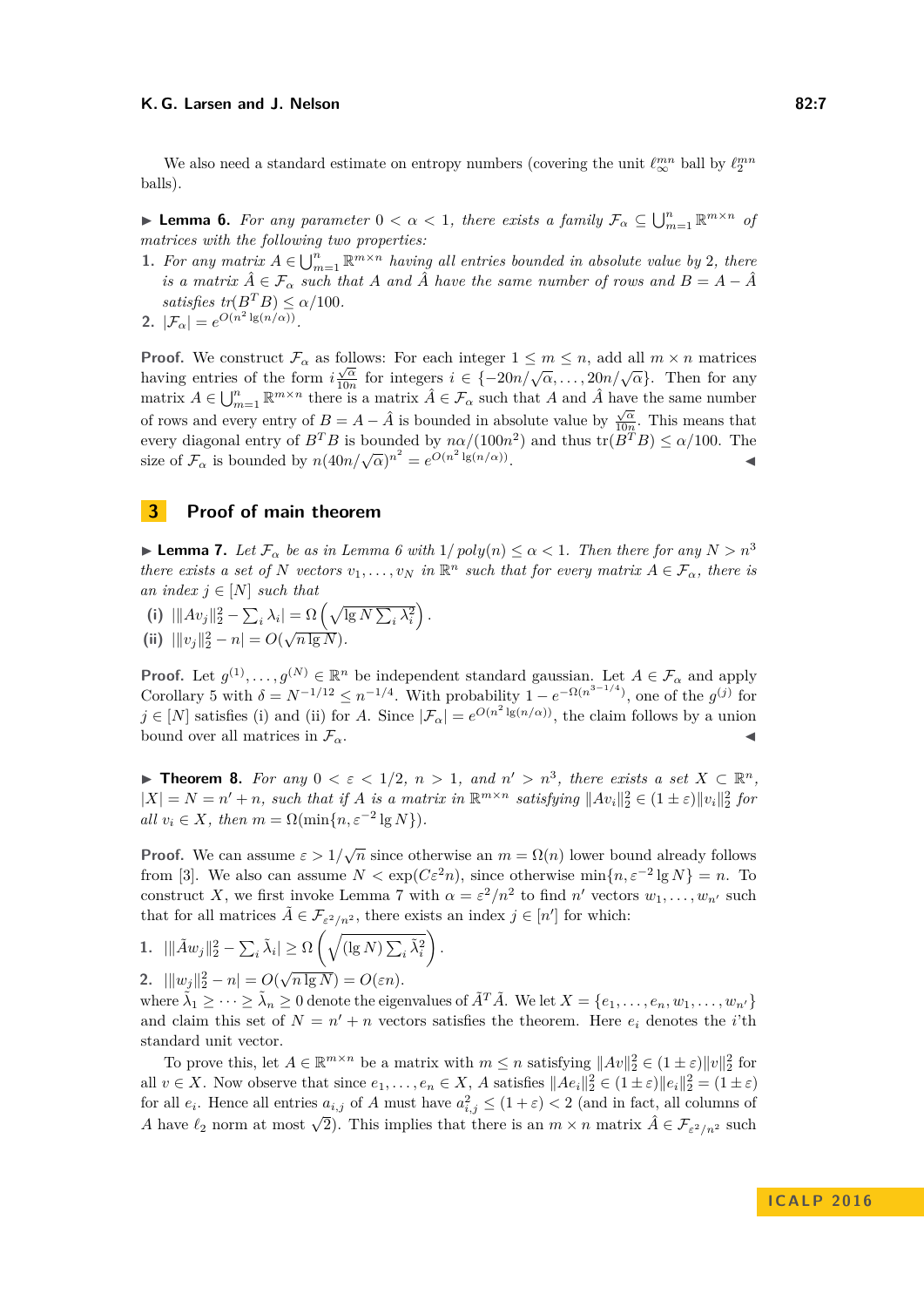## **82:8 The Johnson-Lindenstrauss Lemma Is Optimal for Linear Dimensionality Reduction**

that  $B = A - \hat{A} = (b_{i,j})$  satisfies  $\text{tr}(B^T B) \leq \varepsilon^2 / (100n^2)$ . Since  $\text{tr}(B^T B) = ||B||_F^2$ , this also implies  $||B||_F \leq \varepsilon/(10n)$ . Then by Cauchy-Schwarz,

$$
\sum_{i=1}^{n} \hat{\lambda}_{i} = \text{tr}(\hat{A}^{T}\hat{A})
$$
\n
$$
= \text{tr}((A - B)^{T}(A - B))
$$
\n
$$
= \text{tr}(A^{T}A) + \text{tr}(B^{T}B) - \text{tr}(A^{T}B) - \text{tr}(B^{T}A)
$$
\n
$$
= \sum_{i=1}^{n} ||Ae_{i}||_{2}^{2} + \text{tr}(B^{T}B) - \text{tr}(A^{T}B) - \text{tr}(B^{T}A)
$$
\n
$$
= n \pm (O(\varepsilon n) + 2n \cdot \max_{j} (\sum_{i} b_{i,j}^{2})^{1/2} \cdot \max_{k} (\sum_{i} a_{i,k}^{2})^{1/2})
$$
\n
$$
= n \pm (O(\varepsilon n) + 2n \cdot ||B||_{F} \cdot \sqrt{2})
$$
\n
$$
= n \pm O(\varepsilon n).
$$

Thus from our choice of *X* there exists a vector  $v^* \in X$  such that (i)  $\|\hat{A}v^*\|_2^2 - n \ge \Omega \left(\sqrt{\left(\lg N\right) \sum_i \hat{\lambda}_i^2}\right)$  $\bigg(-O(\varepsilon n)\bigg)$ . **(ii)**  $\|v^*\|_2^2 - n| = O(\sqrt{n \lg N}) = O(\varepsilon n).$  $\text{Note } ||B||^2 \le ||B||_F^2 = \text{tr}(B^T B) \le \varepsilon^2/(100n^2) \text{ and } ||\hat{A}||^2 \le ||\hat{A}||_F^2 \le (||A||_F + ||B||_F)^2 = O(n^2).$ Then by (i) **(iii)**

$$
\begin{aligned}\n||Av^*||_2^2 - n| &= |||\hat{A}v^*||_2^2 + \|Bv^*||_2^2 + 2\langle \hat{A}v^*, Bv^* \rangle - n| \\
&\ge \Omega \left( \sqrt{(\lg N) \sum_i \hat{\lambda}_i^2} \right) - \|Bv^*||_2^2 - 2|\langle \hat{A}v^*, Bv^* \rangle| - O(\varepsilon n) \\
&\ge \Omega \left( \sqrt{(\lg N) \sum_i \hat{\lambda}_i^2} \right) - \|B\|^2 \cdot \|v^*\|_2^2 - 2\|B\| \cdot \|A\| \cdot \|v^*\|_2^2 - O(\varepsilon n) \\
&= \Omega \left( \sqrt{(\lg N) \sum_i \hat{\lambda}_i^2} \right) - O(\varepsilon n).\n\end{aligned}
$$

We assumed  $\|Av^*\|_2^2 - \|v^*\|_2^2 = O(\varepsilon \|v^*\|_2^2) = O(\varepsilon n)$ . Therefore by (ii),

$$
\left| \|Av^*\|_2^2 - n \right| \le \left| \|Av^*\|_2^2 - \|v^*\|_2^2 \right| + \left| \|v^*\|_2^2 - n \right| = O(\varepsilon n)
$$

which when combined with (iii) implies

$$
\sum_{i=1}^{n} \hat{\lambda}_i^2 = O\left(\frac{\varepsilon^2 n^2}{\lg N}\right).
$$

To complete the proof, by Cauchy-Schwarz since exactly rank $(\hat{A}^T\hat{A})$  of the  $\hat{\lambda}_i$  are non-zero,

$$
\frac{n^2}{2} \le \left(\sum_{i=1}^n \hat{\lambda}_i\right)^2 \le \text{rank}(\hat{A}^T \hat{A}) \cdot \left(\sum_{i=1}^n \hat{\lambda}_i^2\right) \le m \cdot O\left(\frac{\varepsilon^2 n^2}{\lg N}\right).
$$

Rearranging gives  $m = \Omega(\varepsilon^{-2} \lg N)$ . Note we assumed  $N < \exp(C\varepsilon^2 n)$ . Thus considering N larger, we obtain the lower bound  $m = \Omega(\min\{n, \varepsilon^{-2} \lg N\})$  as desired.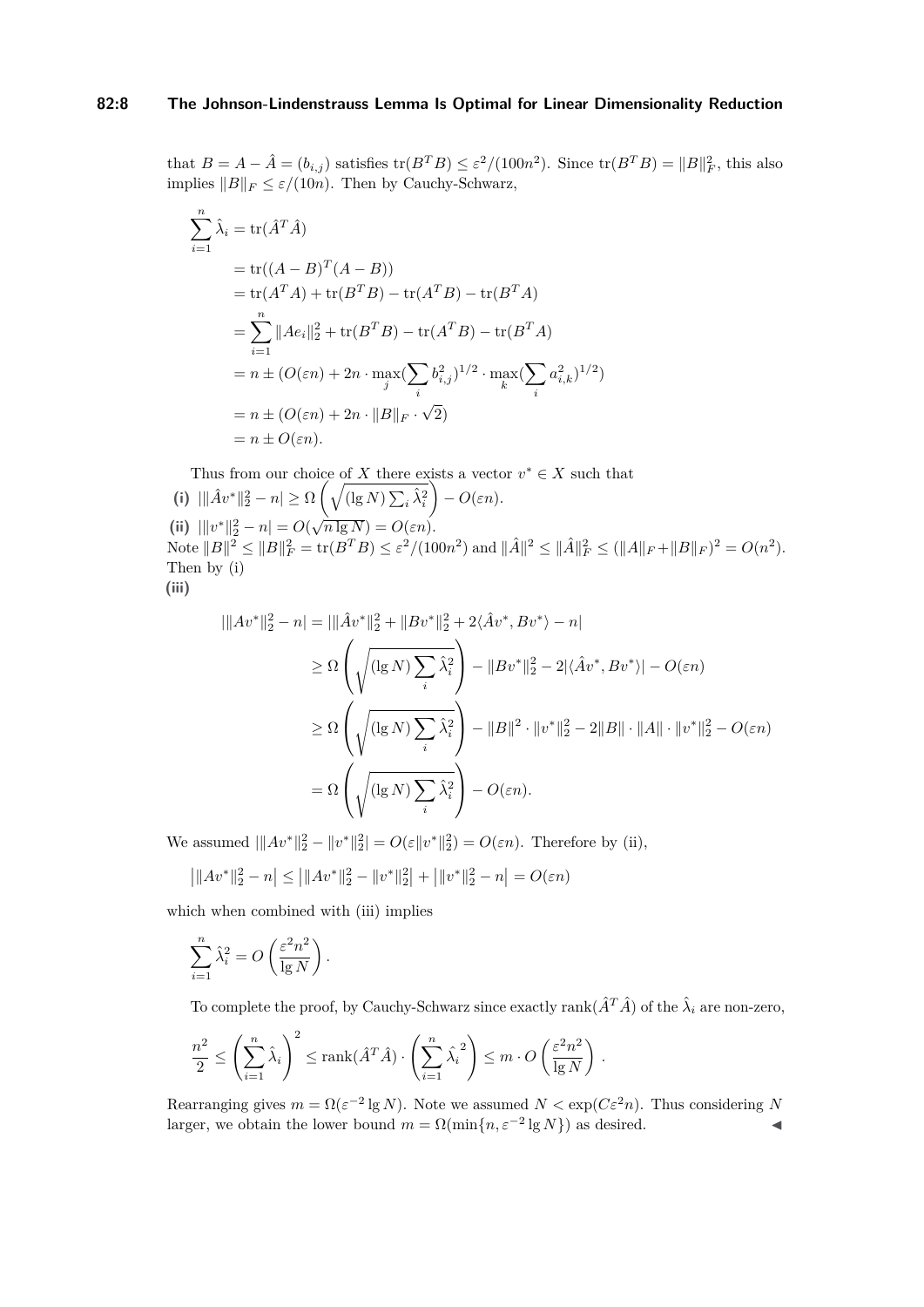# **4 Discussion**

One obvious future goal is to obtain an  $m = \Omega(\min\{n, \varepsilon^{-2} \lg N\})$  lower bound that also applies to non-linear maps. Unfortunately, such a lower bound cannot be obtained by using the hard set *X* from Theorem [8.](#page-6-2) If *X* is the union of  $\{e_1, \ldots, e_n\}$  with  $n^{O(1)}$  independent gaussian vectors normalized to each have squared unit norm in expectation, then it is not hard to show (e.g. via a decoupled Hanson-Wright inequality) that *X* will be *ε*-incoherent with high probability for any  $\varepsilon \in \Omega(\sqrt{\lg n/n})$ , where we say a set *X* is  $\varepsilon$ -incoherent if (1) for all  $x \in X$ ,  $||x||_2 = 1 \pm \varepsilon$ , and (2) for all  $x \neq y \in X$ ,  $|\langle x, y \rangle| \leq \varepsilon$ . It is known that any  $\varepsilon$ -incoherent set of *N* vectors can be *non-linearly* embedded into dimension  $O(\varepsilon^{-2} (\lg N / (\lg \lg N + \lg(1/\varepsilon)))^2)$ by putting each vector in correspondence with a Reed-Solomon codeword (see [\[23\]](#page-10-4) for √ details). This upper bound is  $o(\varepsilon^{-2} \lg N)$  for any  $\varepsilon \in 2^{-\omega(\sqrt{\lg N})}$ . Thus, one cannot prove an  $\Omega(\varepsilon^{-2} \lg N)$  lower bound against non-linear maps for our hard set X for the full range of  $\varepsilon \in \left[\sqrt{\frac{\lg n}{n}}, 1/2\right].$ 

One potential avenue for generalizing our lower bound to the non-linear setting is to shrink |*X*|. Our hard set *X* contains  $N = O(n^3)$  points in  $\mathbb{R}^n$  (though as remarked earlier, our techniques easily imply  $N = O(n^{1+\gamma}/\varepsilon^2)$  points suffice). Any embedding f could be assumed linear without loss of generality if the elements of *X* were linearly independent, at which point one would only need to prove a lower bound against linear embeddings. However, clearly  $X \subset \mathbb{R}^n$  cannot be linearly independent if  $N > n$ , as is the case for our *X*. Thus a first step toward a lower bound against non-linear embeddings is to obtain a hard *X* with *N* as small as possible. Alternatively, one could hope to extend the aforementioned non-linear embedding upper bound for incoherent sets of vectors to arbitrary sets of vectors, though such a result if true seems to require ideas very different from all known constructions of JL transforms to date.

Finally, we mention an alternative but similar proof strategy that leads to the same result as proved above. In [\[16\]](#page-9-11), the authors proved the following theorem (see their Theorem 9):

**Find 1 Propert 1 9** ([\[16\]](#page-9-11)). *If*  $A : \mathbb{R}^n \to \mathbb{R}^m$  *is a linear transformation with*  $n \geq 2m$  *and*  $\varepsilon > 0$ *is sufficiently small, then for g a randomly chosen vector in*  $S^{n-1}$ ,  $\mathbb{P}(||Ag||_2^2 - 1| > \varepsilon) \geq$  $\exp(-O(m\varepsilon^2+1)).$ 

With this theorem in mind, we can redo our proof steps, first showing that for a matrix  $A \in \mathbb{R}^{m \times n}$  and *N* randomly chosen vectors  $g^{(1)}, \ldots, g^{(N)}$ , at least one of them will have  $\|A g^{(j)}\|_2^2 - 1$  >  $\varepsilon$  with probability  $1 - \exp(-N \exp(O(m\varepsilon^2 + 1)))$ . If  $m = o(\varepsilon^{-2} \lg N)$ , we can prove an analog of our Lemma [7,](#page-6-1) showing that there exists a set  $X \subset \mathcal{S}^{n-1}$  of  $N > n^3$ vectors  $v_1, \ldots, v_N$ , such that for every matrix  $A \in \mathcal{F}_{\alpha}$ , there is an index  $j \in [N]$  with  $\|\hat{A}v_j\|_2^2 - 1 > \varepsilon$ . Finally, we could redo the steps in the proof of Theorem [8,](#page-6-2) showing that any JL-matrix for  $X \cup \{e_1, \ldots, e_n\}$  must be sufficiently "close" to a matrix in  $\mathcal{F}_{\alpha}$  and hence there is a vector  $v_i$  in X whose norm is distorted by too much. In summary, their theorem would replace our Corollary [3.](#page-4-3) The proof of their theorem is slightly more involved than the proof of Corollary [3](#page-4-3) (once one assumes Theorem [2\)](#page-4-2), albeit not by much. We believe there is value in knowing both proofs and we hope the underlying ideas may be useful in other applications.

**Acknowledgments.** We thank Radosław Adamczak for pointing out how to derive Corollary [3](#page-4-3) from Theorem [2,](#page-4-2) and for pointing out the reference [\[1\]](#page-9-19), which uses a more involved but similar argument. We also thank Yi Li for helpful conversation.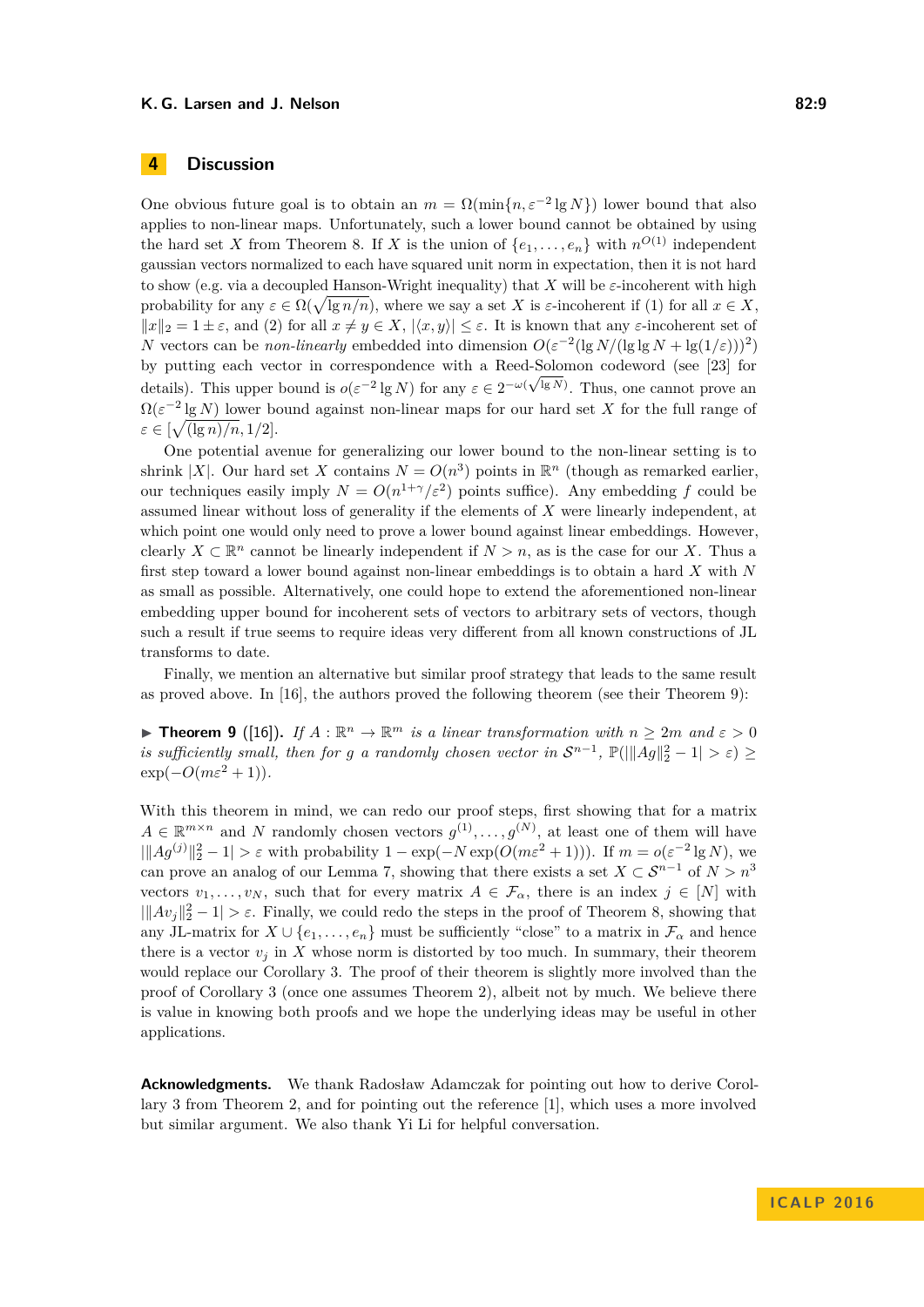### **References**

- <span id="page-9-19"></span>**1** Radosław Adamczak and Paweł Wolff. Concentration inequalities for non-Lipschitz functions with bounded derivatives of higher order. *CoRR*, abs/1304.1826, 2013.
- <span id="page-9-14"></span>**2** Yuqing Ai, Wei Hu, Yi Li, and David P. Woodruff. New characterizations in turnstile streams with applications. In *Proceedings of the 31st Annual Conference on Computational Complexity (CCC)*, 2016.
- <span id="page-9-6"></span>**3** Noga Alon. Problems and results in extremal combinatorics–I. *Discrete Mathematics*, 273(1-3):31–53, 2003.
- <span id="page-9-15"></span>**4** Noga Alon, Yossi Matias, and Mario Szegedy. The space complexity of approximating the frequency moments. *J. Comput. Syst. Sci.*, 58(1):137–147, 1999.
- <span id="page-9-5"></span>**5** Richard G. Baraniuk, Volkan Cevher, Marco F. Duarte, and Chinmay Hegde. Model-based compressive sensing. *IEEE Trans. Inf. Theory*, 56:1982–2001, 2010.
- <span id="page-9-4"></span>**6** Emmanuel Candès and Terence Tao. Decoding by linear programming. *IEEE Trans. Inf. Theory*, 51(12):4203–4215, 2005.
- <span id="page-9-2"></span>**7** Kenneth L. Clarkson and David P. Woodruff. Numerical linear algebra in the streaming model. In *Proceedings of the 41st Annual ACM Symposium on Theory of Computing, (STOC)*, pages 205–214, 2009.
- <span id="page-9-3"></span>**8** David Donoho. Compressed sensing. *IEEE Trans. Inf. Theory*, 52(4):1289–1306, 2006.
- <span id="page-9-8"></span>**9** David L. Donoho and Carrie Grimes. Hessian eigenmaps: locally linear embedding techniques for high-dimensional data. *PNAS*, 100(10):5591–5596, 2003.
- <span id="page-9-9"></span>**10** Lee-Ad Gottlieb and Robert Krauthgamer. A nonlinear approach to dimension reduction. In *Proceedings of the 22nd Annual ACM-SIAM Symposium on Discrete Algorithms (SODA)*, pages 888–899, 2011.
- <span id="page-9-18"></span>**11** David Lee Hanson and Farroll Tim Wright. A bound on tail probabilities for quadratic forms in independent random variables. *Ann. Math. Statist.*, 42(3):1079–1083, 1971.
- <span id="page-9-1"></span>**12** Piotr Indyk. Algorithmic applications of low-distortion geometric embeddings. In *Proceedings of the 42nd Annual Symposium on Foundations of Computer Science (FOCS)*, pages 10–33, 2001.
- <span id="page-9-10"></span>**13** T. S. Jayram and David P. Woodruff. Optimal bounds for Johnson-Lindenstrauss transforms and streaming problems with subconstant error. *ACM Transactions on Algorithms*, 9(3):26, 2013.
- <span id="page-9-7"></span>**14** Jr. John W. Sammon. A nonlinear mapping for data structure analysis. *IEEE Transactions on Computers*, 18:401–409, 1969.
- <span id="page-9-0"></span>**15** William B. Johnson and Joram Lindenstrauss. Extensions of Lipschitz mappings into a Hilbert space. *Contemporary Mathematics*, 26:189–206, 1984.
- <span id="page-9-11"></span>**16** Daniel M. Kane, Raghu Meka, and Jelani Nelson. Almost optimal explicit Johnson-Lindenstrauss families. In *Proceedings of the 15th International Workshop on Randomization and Computation (RANDOM)*, pages 628–639, 2011.
- <span id="page-9-16"></span>**17** Daniel M. Kane, Jelani Nelson, and David P. Woodruff. On the exact space complexity of sketching and streaming small norms. In *Proceedings of the 21st Annual ACM-SIAM Symposium on Discrete Algorithms (SODA)*, pages 1161–1178, 2010.
- <span id="page-9-12"></span>**18** Daniel M. Kane, Jelani Nelson, and David P. Woodruff. An optimal algorithm for the distinct elements problem. In *Proceedings of the Twenty-Ninth ACM SIGMOD-SIGACT-SIGART Symposium on Principles of Database Systems (PODS)*, pages 41–52, 2010.
- <span id="page-9-17"></span>**19** Rafał Latała. Tail and moment estimates for some types of chaos. *Studia Math.*, 135:39–53, 1999.
- <span id="page-9-13"></span>**20** Yi Li, Huy L. Nguyen, and David P. Woodruff. Turnstile streaming algorithms might as well be linear sketches. In *Proceedings of the 46th ACM Symposium on Theory of Computing (STOC)*, pages 174–183, 2014.